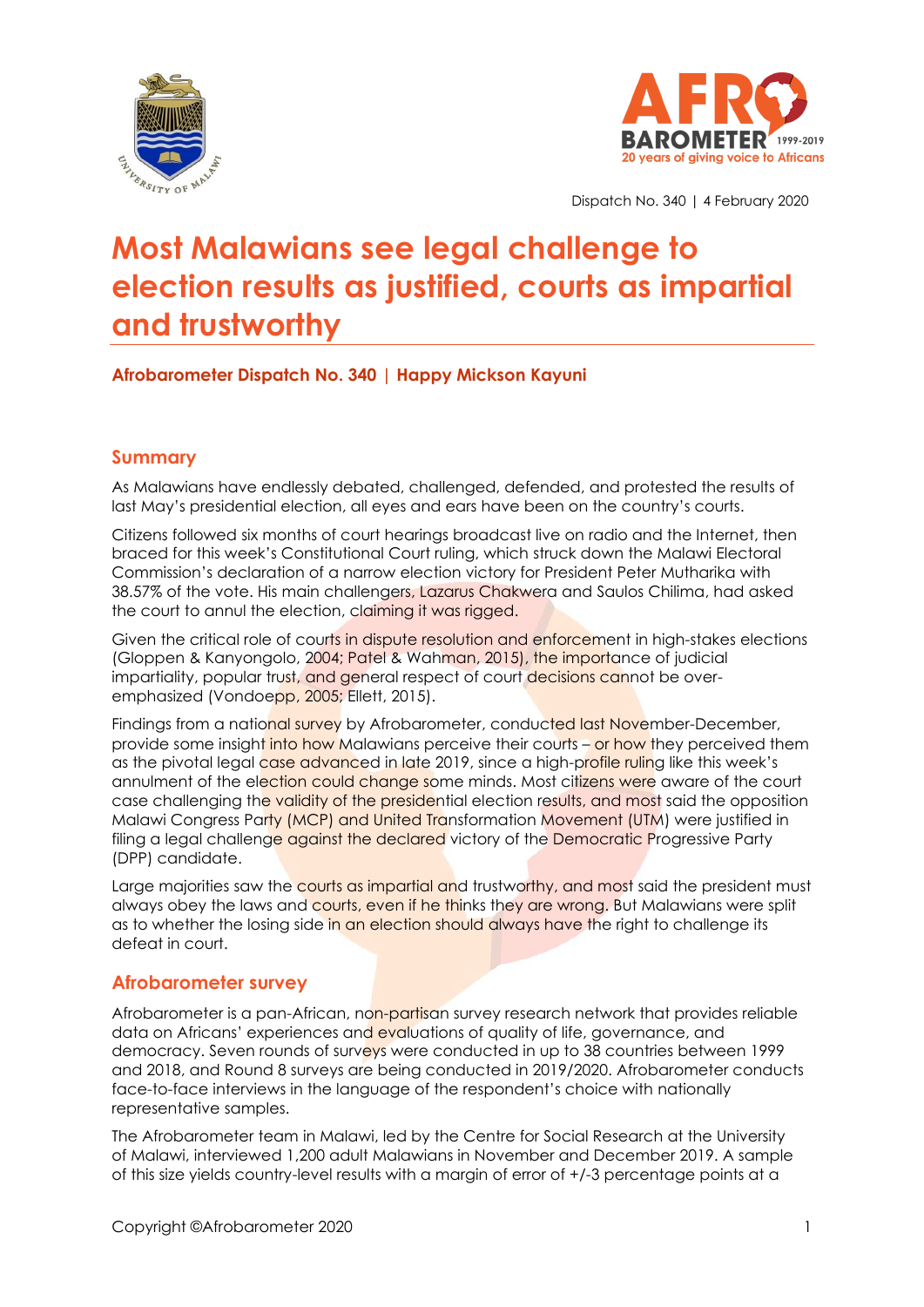

95% confidence level. Previous surveys were conducted in Malawi in 1999, 2003, 2005, 2008, 2012, 2014, and 2017.

## **Key findings**

- As of late 2019, eight out of 10 Malawians (79%) were aware of the court case challenging the validity of the 2019 presidential election results, and among these citizens, more than two-thirds (68%) believed the opposition parties were justified in filing the case.
- Two-thirds (68%) of Malawians saw the country's courts as neutral bodies "auided only by law." Among key public institutions, the courts were second only to the Malawi Defence Force (78%) in perceived impartiality.
- Similarly, two-thirds (68%) of respondents said they trust the courts at least "somewhat," including half (50%) who said they trust them "a lot."
- Three-quarters (76%) of Malawians said the president must always obey the laws and courts, even if he thinks they are wrong. Opposition supporters were particularly insistent on presidential respect of the law.
- Malawians were divided as to whether the losing side in an election should accept defeat in the interest of peace and development (54%) or should always have the right to challenge the results in court (45%).

### **Awareness and justification of the presidential election court case**

Eight out of 10 Malawians (79%) said they were aware of the court case brought by MCP and UTM officials challenging the validity of the 2019 presidential election results, reflecting the extensive media coverage the case has received. Awareness was particularly high in urban areas (83%) and in the Northern Region (96%), but most people had heard of the case in rural areas (78%) and other regions (72%-80%) as well (Figure 1).



**Figure 1: Awareness of the 2019 presidential election court case** | by urban-rural residence and region | Malawi | 2019

*Respondents were asked: Are you aware of the court case brought by MCP and UTM presidents challenging the validity of the 2019 presidential election results that were announced by the Malawi Electoral Commission? (% who said "yes")*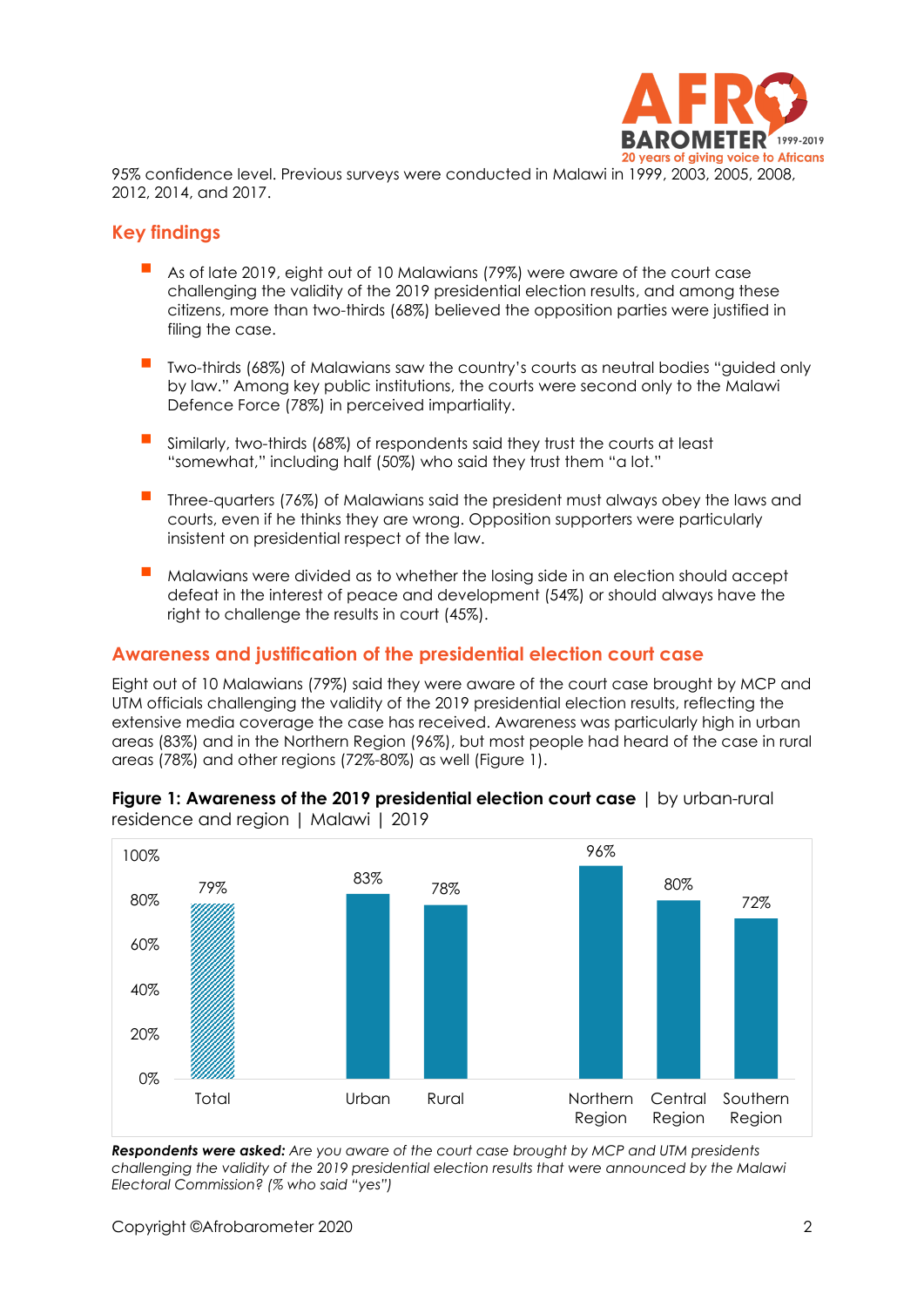

Among Malawians who were aware of the court case, more than two-thirds (68%) said MCP and UTM officials were justified in challenging the election results in court, including a majority (52%) who considered them "very justified" (Figure 2).



**Figure 2: Is the court case justified?** | Malawi | 2019

*Respondents were asked: In your opinion, would you say that the MCP and UTM presidents are justified or not justified in challenging the election results in court?*

As might be expected, supporters of the MCP (91%) and UTM (94%) were more than twice as likely as DPP adherents<sup>1</sup> to consider the opposition leaders justified in challenging the election results in court (Figure 3).



**Figure 3: Opposition justified in bringing court case** | by party affiliation | Malawi | 2019

*Respondents were asked: In your opinion, would you say that the MCP and UTM presidents are justified or not justified in challenging the election results in court? (% who said "justified" or "very justified")*

**<sup>1</sup>** Afrobarometer determines political affiliation based on responses to the questions, "*Do you feel close to any particular political party?*" and, if yes, "*Which party is that?*"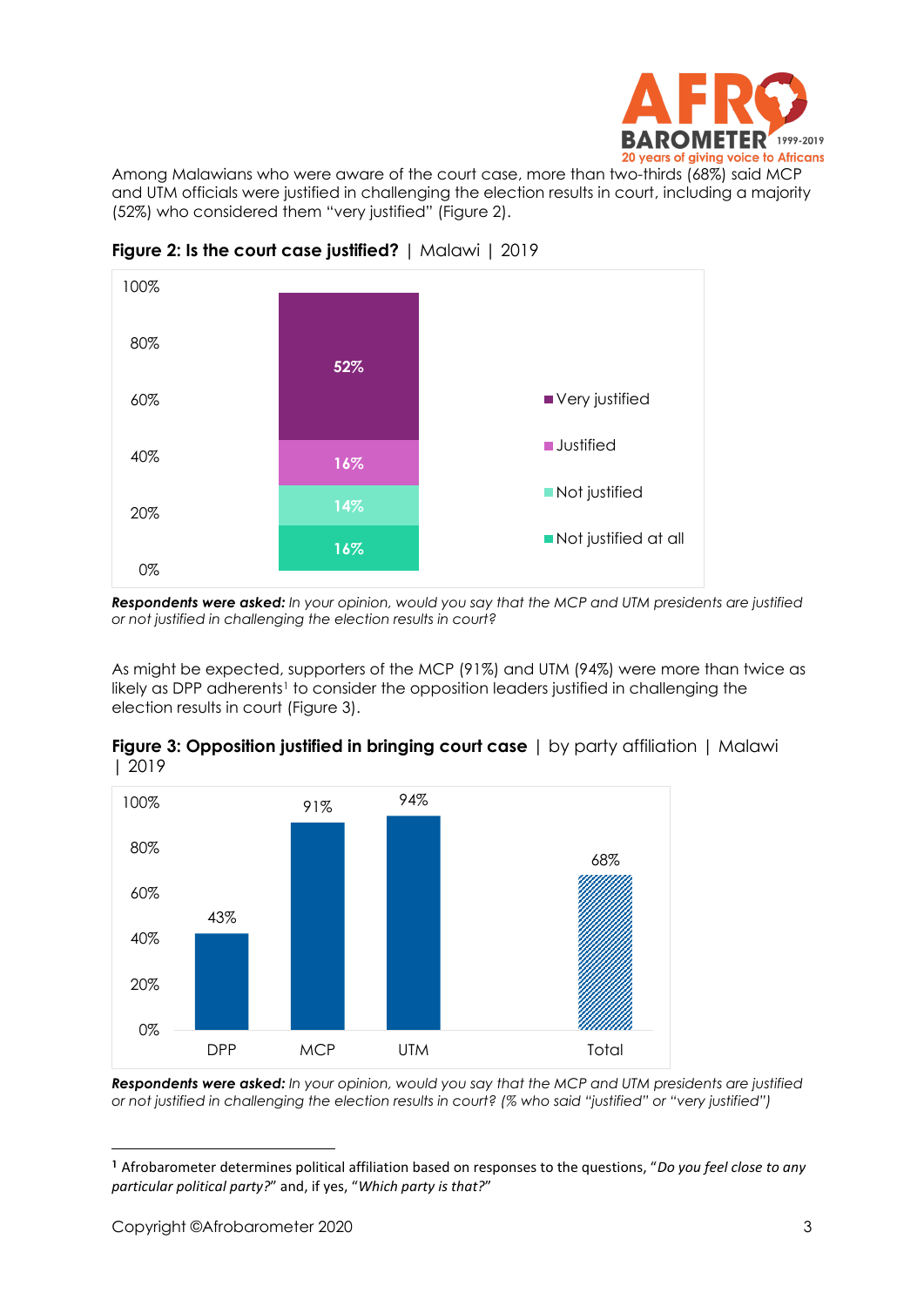

# **Perceived neutrality of the courts**

An important part of the legal system's legitimacy rests on the perception that the courts are fair and unbiased (Gloppen & Kanyongolo, 2004). In Malawi, two-thirds (68%) of citizens said the country's courts of law "perform their duties as a neutral body, guided only by law," while 27% believed they "make decisions that favour particular people, parties, or interests." This places the courts in second place, behind the Malawi Defence Force (78%), in the perceived impartiality of key public institutions, well ahead of the Malawi Anti-Corruption Bureau (56%) and the Malawi Revenue Authority (55%) (Figure 4). The Malawi Electoral Commission (40%) and Malawi Broadcasting Corporation (44%) bring up the rear in public perceptions of neutrality, perhaps reflecting the numerous public allegations that they are influenced by the party in government.



#### **Figure 4: Neutrality of courts and other key public institutions** | Malawi | 2019

*Respondents were asked: For the following organizations, please tell me whether you think they perform their duties as a neutral body, guided only by law, or would you say they make decisions that favour particular people, parties, or interests?*

While urban residents were only slightly more likely to see the courts as impartial (69% vs. 65%) of rural residents), views differed significantly by respondents' political-party affiliation and region (Figure 5). Supporters of the DPP were more inclined to affirm the neutrality of the courts (79%) than adherents of the two main opposition parties contesting the 2019 election results (71% of UTM supporters, 62% of MCP supporters). The Central Region, historically an MCP stronghold, registered the smallest proportion of respondents who saw the courts as impartial (62%).

This below-average rating of court impartiality by MCP supporters may be related to the party's past challenges – both formal and informal – of election results as well as court rulings in corruption cases involving individuals connected to the DPP. Still, even among MCP supporters, a solid majority had an affirmative perception of impartiality in the courts.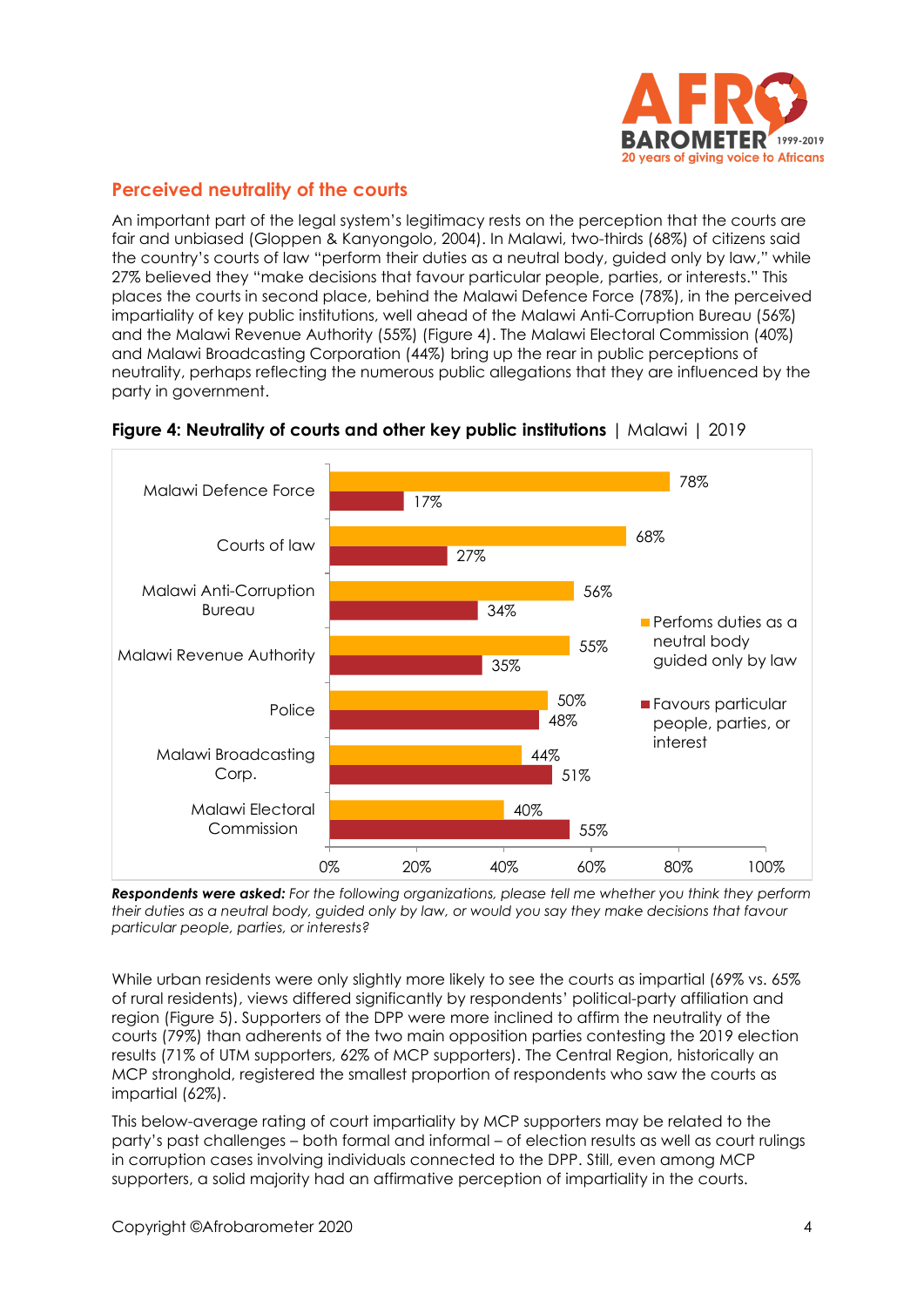





*Respondents were asked: For the following organizations, please tell me whether you think they perform their duties as a neutral body, guided only by law, or would you say they make decisions that favour particular people, parties, or interests? (% who said "neutral body, guided only by law")*

# **Trust in the courts**

Two-thirds (68%) of Malawians said they trust the courts at least "somewhat," including half (50%) who expressed "a lot" of trust in the legal system. About one-third said they trust the courts "just a little" (18%) or "not at all" (14%) (Figure 6).

Trust in the courts was lower than during the period 2006-2012 (75%-81%) but higher than it was in 1999 (48%), when Afrobarometer surveys began, and in the most recent previous survey (59% in 2017) (Figure 7). Reasons for the precipitous drop (by 22 percentage points) in popular trust in the courts between 2012 and 2017 are not clear, though they may include dissatisfaction with the way the courts were handling politically connected cases, especially related to corruption.

The data do not suggest that the increase in trust since 2017 is related to the way courts have been handling the recent presidential election court case. Respondents who were aware of the presidential court case were just as likely to express trust (or mistrust) in the courts as those who had not heard of the case.





*Respondents were asked: How much do you trust each of the following, or haven't you heard enough about them to say: Courts of law?*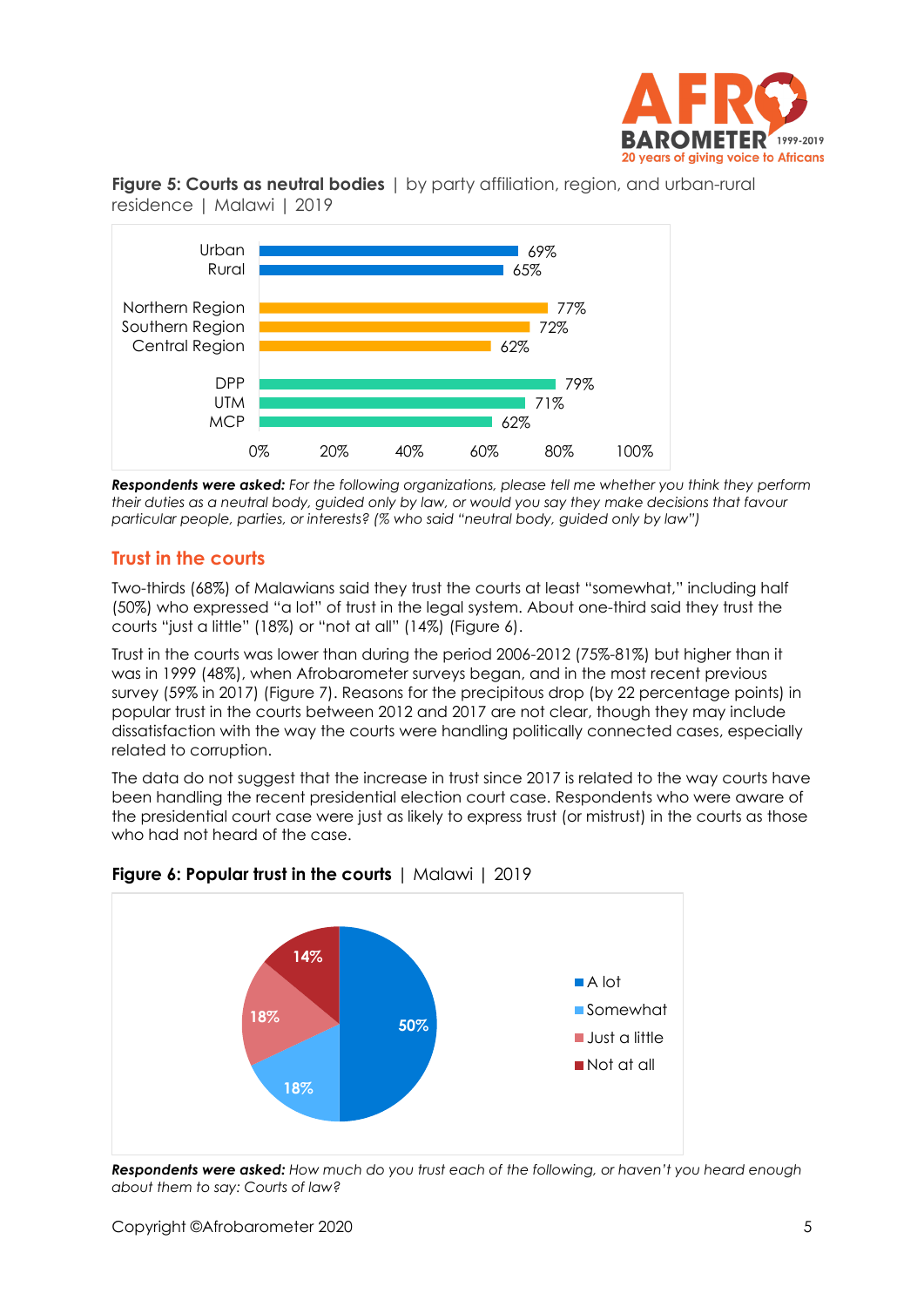





*Respondents were asked: How much do you trust each of the following, or haven't you heard enough about them to say: Courts of law?*

# **Respect for court decisions**

In addition to trusting the courts and considering them impartial, a strong majority of Malawians endorsed the legitimacy of the courts: Three-fourths (76%) said the president must always obey the laws and the courts, even if he thinks they are wrong (Figure 8).

Supporters of the MCP and UTM were particularly likely (85% and 86%, respectively) to insist that the president obey the laws and courts. A smaller majority of DPP adherents endorsed this view (67%), perhaps because some DPP supporters see previous court challenges to presidential decisions as encroaching on his powers. In a recent example, the president attempted (through an application by the attorney general) to put a stop to protests against the 2019 election results, but courts ruled in favour of individuals and groups who were protesting (Maravipost, 2019).



| <b>Figure 8: Must presidents obey laws and courts?</b>   by party affiliation   Malawi |  |  |
|----------------------------------------------------------------------------------------|--|--|
| 2019                                                                                   |  |  |

*Respondents were asked: Which of the following statements is closest to your view?* 

*Statement 1: Since the president was elected to lead the country, he should not be bound by laws or court decisions that he thinks are wrong.* 

*Statement 2: The president must always obey the laws and the courts, even if he thinks they are wrong.*

*(% who "agreed" or "strongly agreed" with each statement)*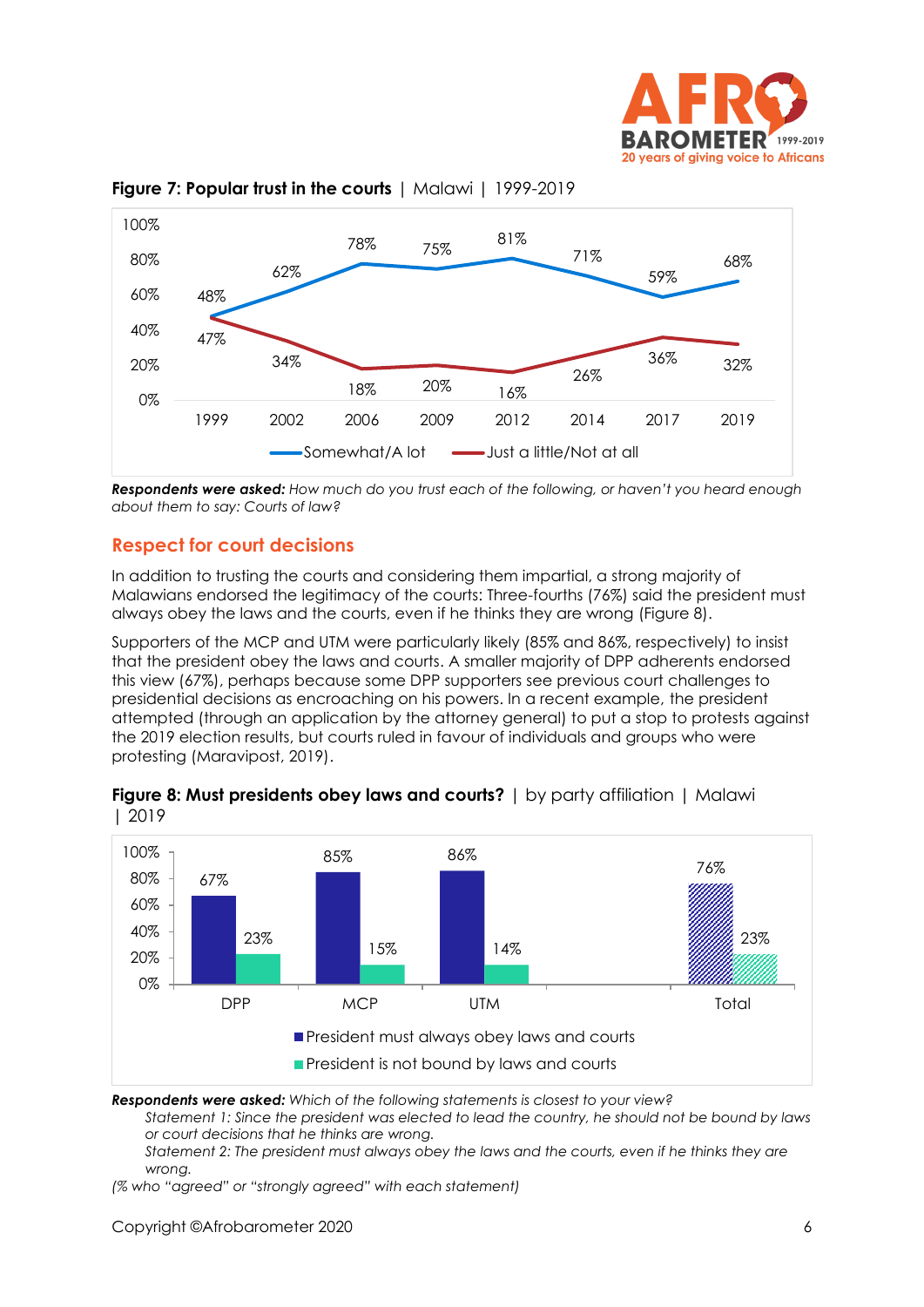

Considering that it is common to see legal challenges to election defeats, survey respondents were asked whether losing candidates and parties should accept election results in the interest of peace and development or whether they should always have the right to challenge them in the courts. Malawians were split on this question: More than half (54%) said that once elections are over, the losing side should accept the election results, but 45% disagreed.

As might be expected, DPP supporters overwhelmingly (81%) said that losing candidates and parties should accept the results, while large majorities of MCP (70%) and UTM (73%) adherents defended the right to challenge election results in court (Figure 9).



**Figure 9: Should election loser accept results?** | by party affiliation | Malawi | 2019

*Respondents were asked: Which of the following statements is closest to your view?* 

*Statement 1: Once elections are over, losing candidates and parties should accept the election results in the interest of peace and development.* 

*Statement 2: Losing candidates and parties in elections should always have the right to challenge election results in the courts.*

*(% who "agreed" or "strongly agreed" with each statement)*

# **Conclusion**

As of late 2019, after heavy media coverage, most Malawians were aware of the court case challenging the validity of the 2019 presidential election results. It is good for democracy that citizens follow key national events.

Moreover, most considered the legal challenge justified – even if many might prefer, in general, that the losing side in an election accept defeat in the name of peace and development.

Across regional and party lines, there was a widespread perception of the courts as impartial and trustworthy. Trust in the courts significantly surpassed trust in many other public institutions, such as the Malawi Broadcasting Corporation, the Anti-Corruption Bureau, and the Malawi Revenue Authority. This suggests that the courts are a key institution to sustain democratic values in the country.

Most Malawians also agreed that the president must always obey the laws and the courts, even if he thinks they are wrong – or even if he faces considerable political pressures. This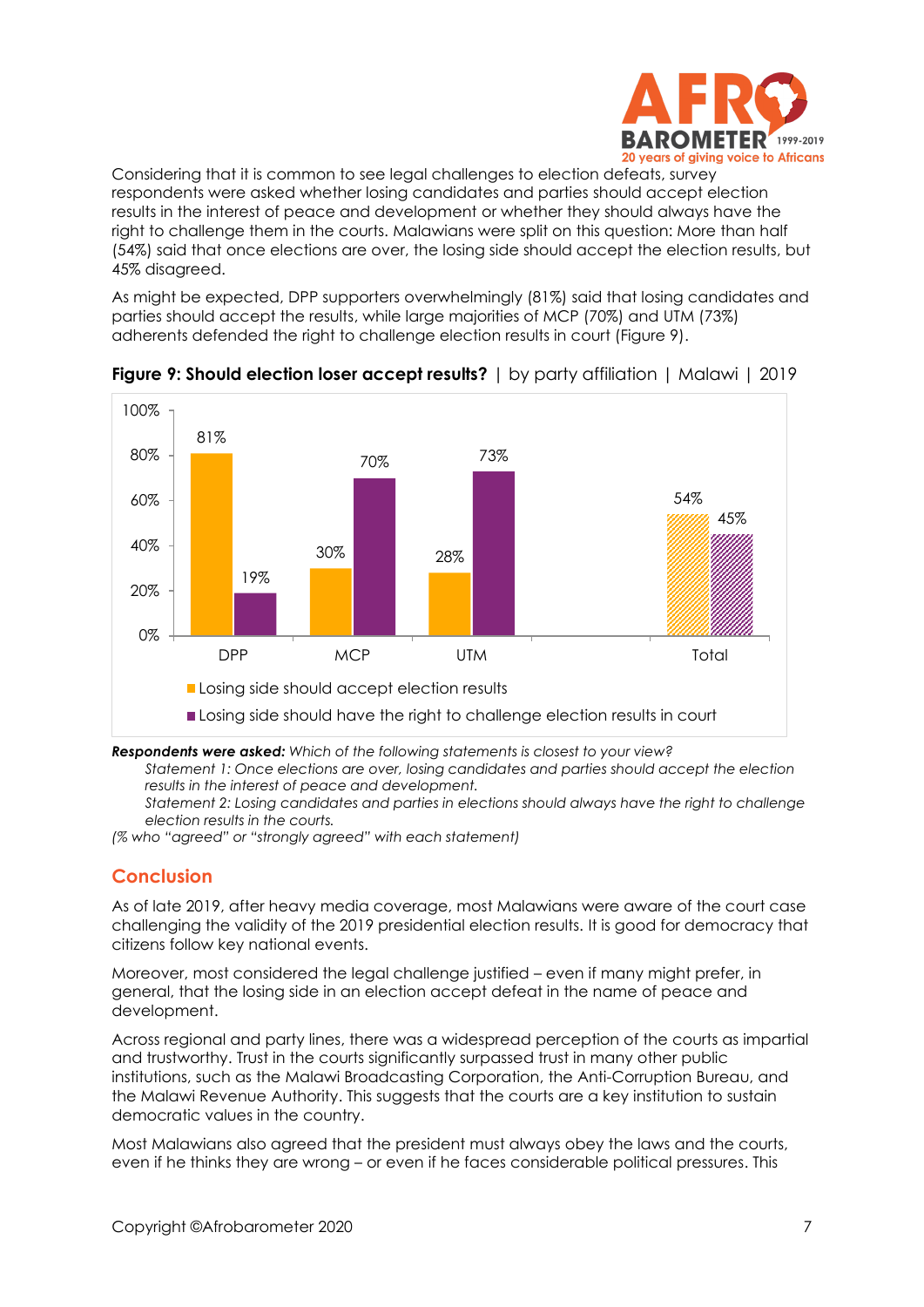

implies that court decisions, even if not in one's own favour, are supported in principle by Malawians.

Legitimacy is critical for any public institution to effectively perform its duties. These results suggest that the courts, which enjoy significant popular support, have a key role to play in democracy consolidation in Malawi. The courts need courage and support from all key stakeholders to strengthen and protect this public image.

> Do your own analysis of Afrobarometer data – on any question, for any country and survey round. It's easy and free at www.afrobarometer.org/online-data-analysis.